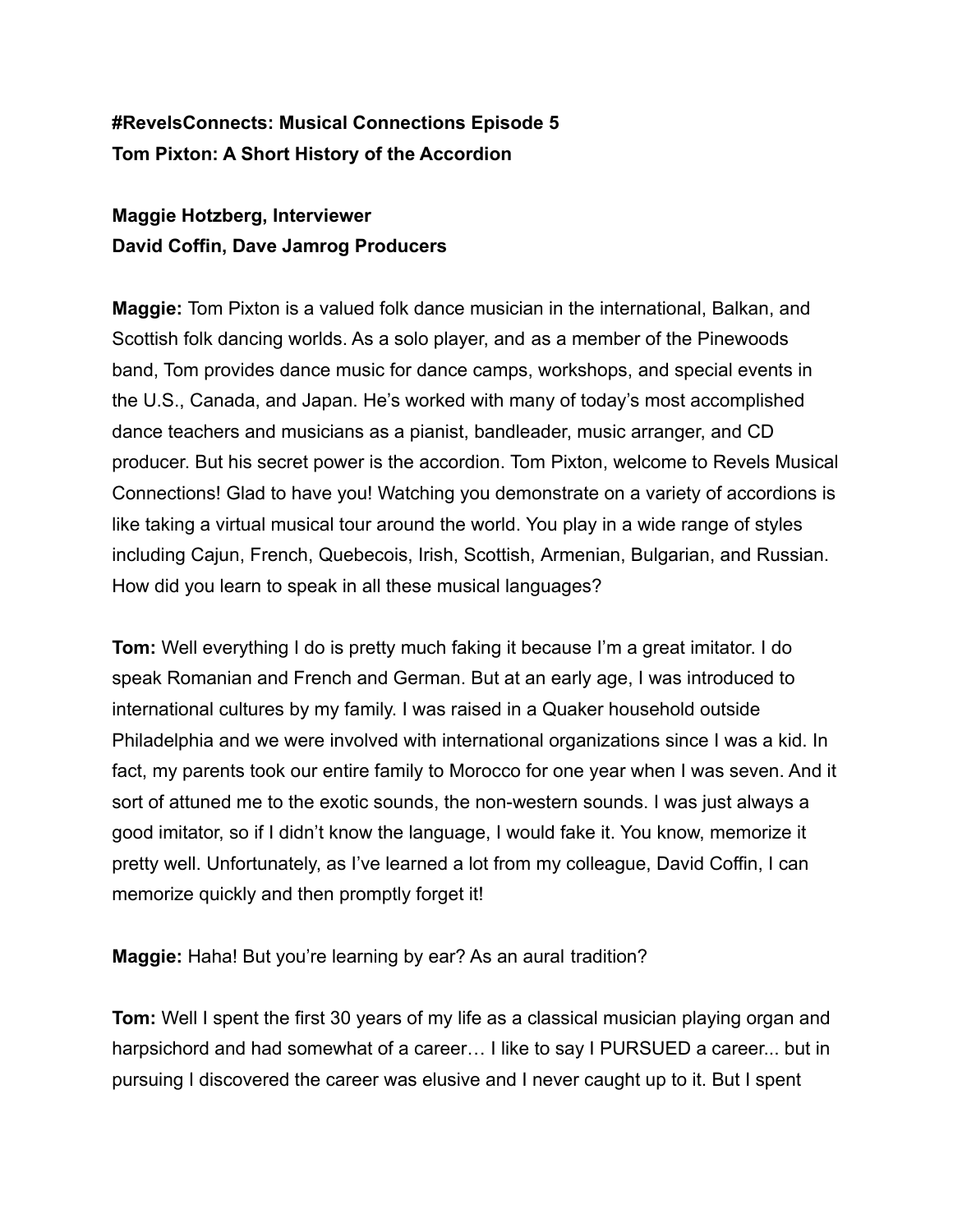probably 10 or 15 years intensely practicing keyboard every day which became very valuable later when I decided to take up the accordion. Which occurred when I was in my forties, really after I had abandoned my career as a classical concert performer and started working in higher ed publishing. And my wife dragged me to a folk dance and I just started going… I first became involved with Revels in the mid-1980s when I worked with the founder, Jack Langstaff, on the first Christmas Revels songbook as a designer and type-setter. And that's when I first got involved with Revels. So it was a gradual process but inexorably I was drawn to the accordion and its many types of music that it plays. And also the many forms that it takes. As you may have seen in my presentation, I can only play a few of the many, sometimes bewildering, versions of the accordions one finds in world music. And it's sort of a microcosm of what Revels does, not just with Christmas Revels, but throughout the year we find ways to connect people through a wide variety of music, singing, and we get to look a little bit about the cultures behind that music. And playing for international folk dancing is kind of like a mini-Revels. Every song tends to be from a different culture, I've had to learn to sing in Turkish and Bulgarian, Serbian, Greek, and being a good faker is a valuable skill when it comes to doing that kind of work.

**Maggie:** I think you're belittling your talents here, although you point at a very important fact... you have a foot in both the classically trained world and the folk music world, and from my own experience on the violin and the fiddle, one relies more heavily on the text or reading the music, versus the ear and picking up the nuances that way. You mentioned all the different instruments you have and how they vary, one of the things I'd like to just get you to talk about with us a little bit is the inner workings of the instruments, starting with how the reed functions.

**Tom:** Oh! The so-called free reed… I opted to not get into those details in my Revels salon piece just because David encouraged me that people want to hear, they don't want a lecture. But, since you asked… As you saw, I think I mentioned in the piece some of the far eastern ancestors of the accordion. So, they're called a free reed, or an aerophone, because, unlike a lot of reeds, say an oboe or clarinet, the reed in those instruments beats against a foot or a chalet. In an accordion the reed doesn't beat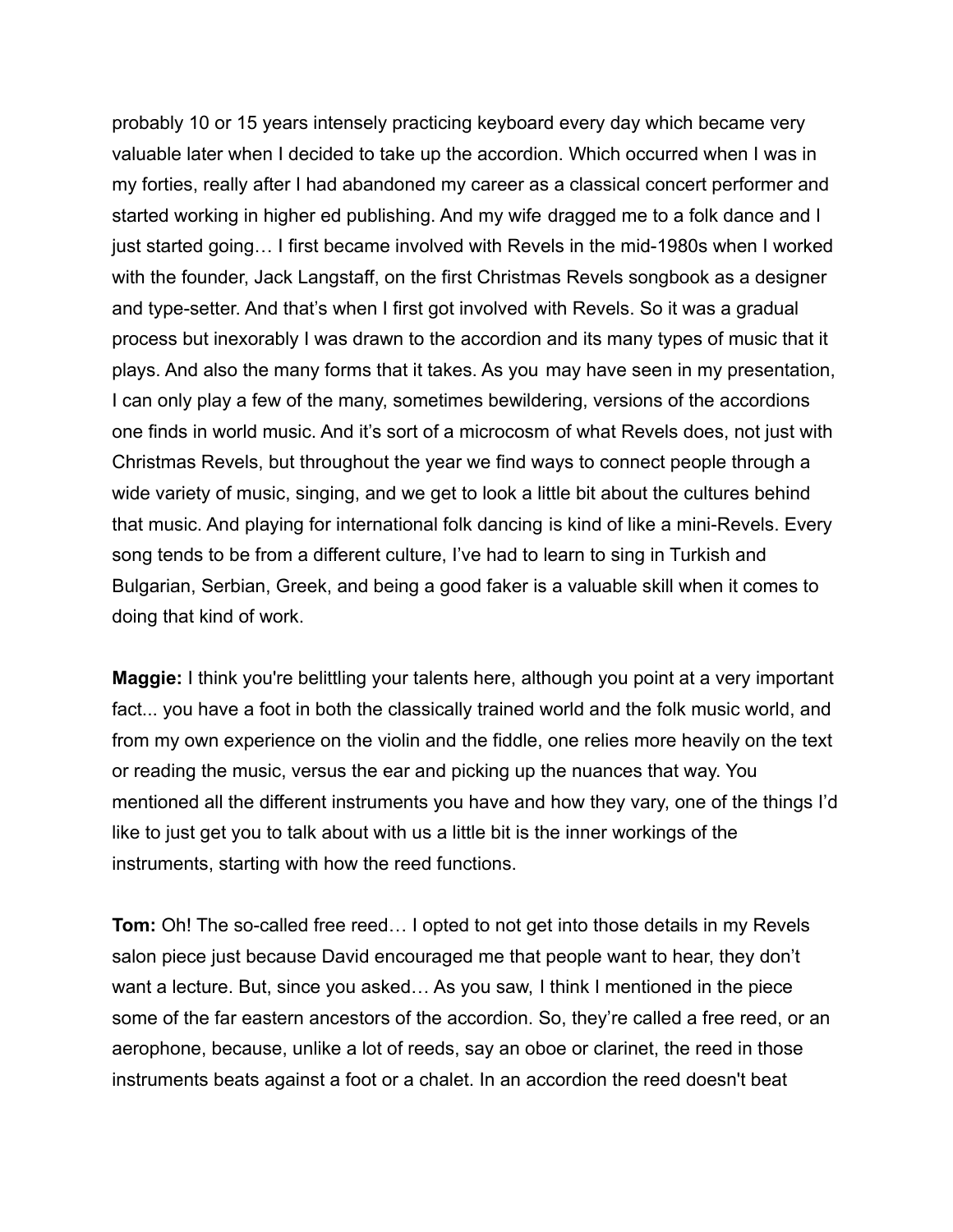against something, but is just free, it's vibrating, an air column is forced over the reed and it just vibrates and creates the sound that way. However, it only sounds in one direction. If you put air in the other direction, it just goes \*imitates a deflated balloon.\* Pardon my French. So in an accordion, the instruments are what we call diatonic accordion where the push and pull are different notes. Those are two different reeds, and on the opposite direction of when the reed sounds, there's a little leather valve that closes over it to stop it from sounding. So that's why it's called a free reed instrument, it's a bit of a misnomer I think. But that is the principle behind those Chinese and Laotian instruments like the sheng and the khene. And those are instruments that were brought back to western Europe by missionaries starting in the mid-1750s, and they were captivated at a lot of sort of… Western European dilettantes and connoisseurs were just interested in these instruments and just tried to adapt them to various forms, the harmonica was sort of the first one. They were considered poor people's instruments; they only played a major scale, they only played one note, a single note, and a different one in each direction. They really didn't have any concept of, unlike the sheng and the khene, which were the instruments they came from, those were very highly developed in their own way. If you saw those clips in my piece, those people are incredible virtuosos. And I'm determined that David Coffin should get one of those shengs or a khene, one of those things to add to his voluminous collection of instruments. "Well, what do you have there David?" Well, a concertina, of course, is one of those. I remember when I first got involved with the Revels as a performer in the 90s as a musician, my band was engaged to play. And Paddy Swanson, the director said, "You're going to be working with David Coffin, you know David, don't you?" And I said, "I think I've heard of him!" And I said, "What does he play?" And Paddy says, "Oh he plays all kinds of things that you blow into." So I think that khene and the sheng you definitely blow into… But from those beginnings, these various types of accordions proliferated, and each culture that took up the accordion adapted it and changed it. So unlike the violin and the piano, the accordion takes on a variety of forms, from the concertinas to the bandoneon to the Irish and the Cajun. It's quite amazing and one couldn't possibly play all of them. I really only play the keyboard, my main instrument is the piano keyboard. I do play the diatonic instruments a bit. But I can't really compare to some of these incredible virtuosos that you could find Nowadays we have the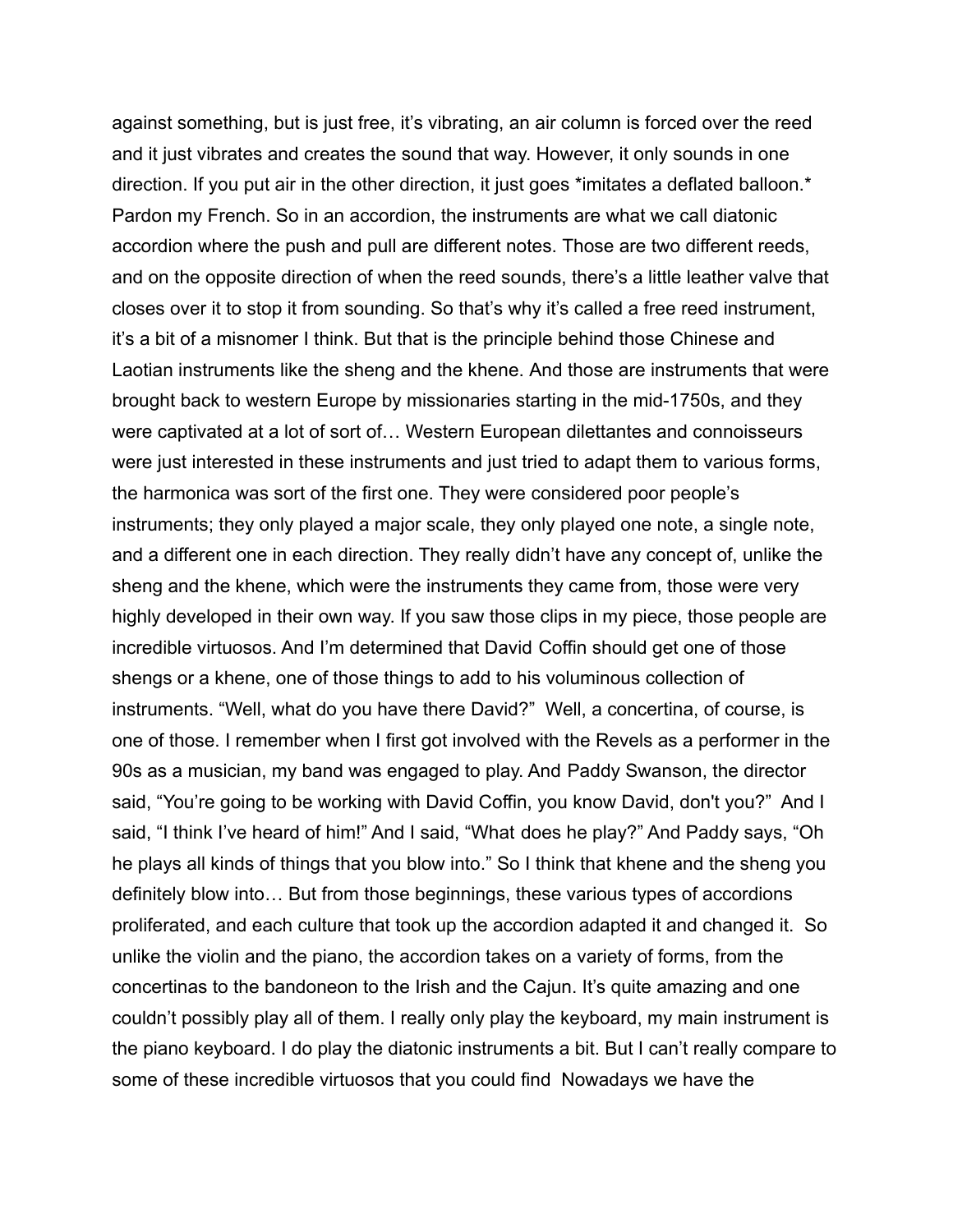advantage of being able to search and see all kinds of videos online of people playing these instruments, it's just amazing. And one could get lost in the following, for example, the bandoneon has incredible virtuosos that play jazz on it. It's quite amazing.

**Maggie:** So as they added going from a diatonic scale, a simple scale, to a chromatic scale, getting more and more complex, what did that allow the player to do that they couldn't do with a much simpler instrument?

**Tom:** Well it gradually meant the accordion became more capable of playing classical music or more complicated music. The advent of the chromatic keyboard accordion, with a full left side of bass and chords, meant there could be more possibilities, and gradually the accordion in that very advanced form became used in jazz, and as we saw in Russia, they used it in classical music. But what's really interesting, and this gets back to sort of what I've learned about from being involved with Revels, is how we connect with a variety of folk arts. What we used to think of as primitive instruments, the one row, diatonic like the Cajun, it's a very primitive form, is now valued for its supposed primitiveness is now a virtue. It allows the player a virtual, sort of visceral energy in playing. Whereas 50 years ago these primitive accordions would have been thought of as inferior to the keyboard accordions, since the folk revival of the 70s, these one row, primitive, simple accordions are now valued for the credible music energy they impart. So nowadays those instruments, even though they are simple, and may be considered rustic, compared to the larger accordions, they provide a musical energy that cannot be duplicated in the larger ones.

**Maggie:** I agree, and actually you're reminding me of, I was going to ask this later, but it's reminding me of the piano accordions that were used… I was in the Shetland Islands in the 1970s. So I was studying fiddle from Tom Anderson and I remember specifically that there was somewhat of a prejudice against the large piano you know, Jimmy-Shand-type accordions, for evening out the subtleties in the music. In the Scottish fiddle tunes and playing. Does that sound familiar? Can you talk about that at all?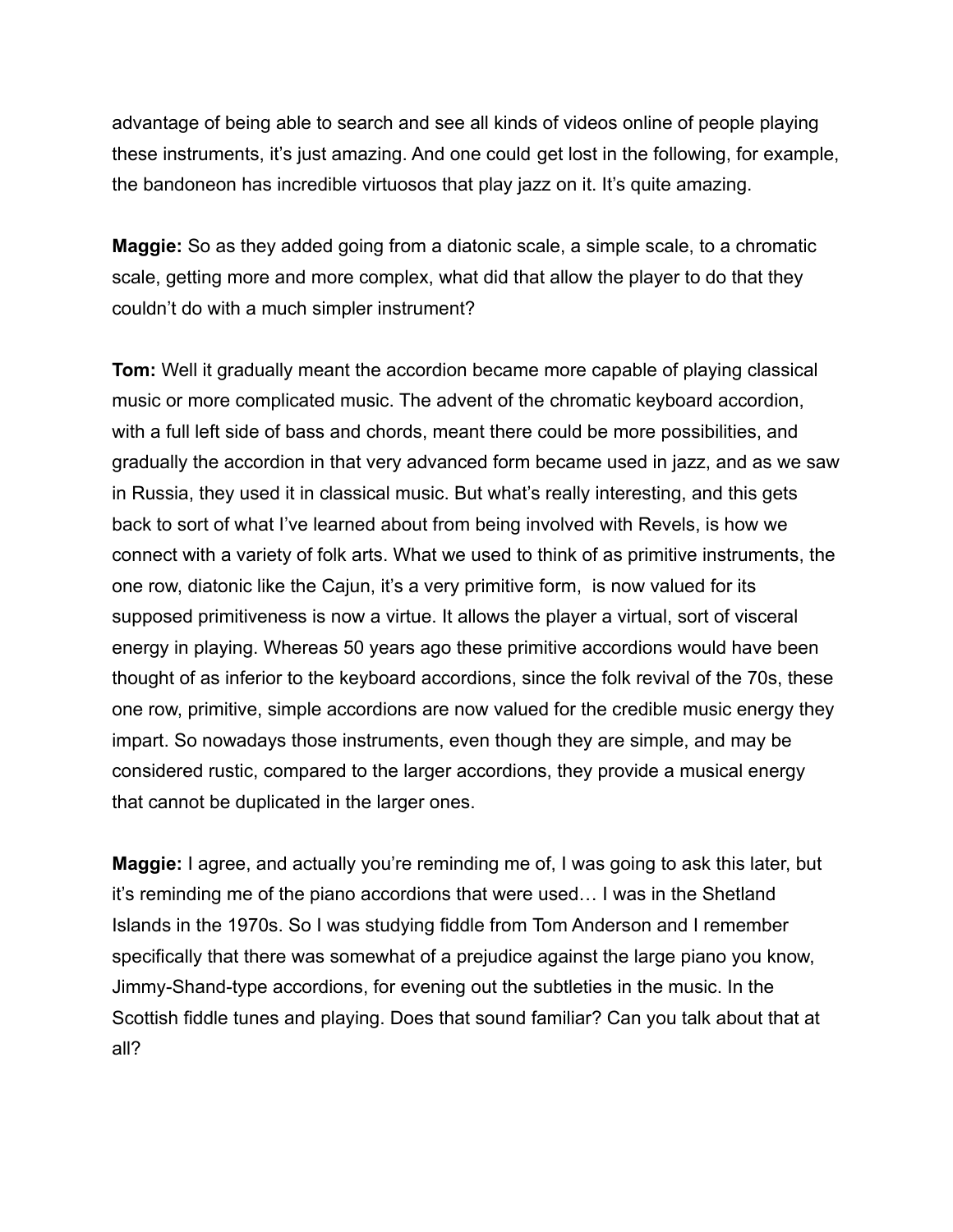**Tom:** Oh yes that's it! And by the way you studied with Tom Anderson, that's amazing, I'm impressed and envious. Of course Tom Anderson handed down many Shetland tunes and in fact, my Revels piece, I end with two Shetland pieces. I play on a large accordion. But yes, you're right. You cannot show up at an Irish session with a modern, big piano keyboard. They would look at you like… yeah. And in a lot of places, Shetland in particular, the accordion really wasn't used all that often at all that I'm aware of. And certainly, the accordion as played by Jimmy Shand would have been viewed as more of a music hall, you know, bourgeois kind of instrument. And while there are certainly cultures where that prejudice did continue, what's remarkable is how much the accordion in whatever form it became aware of in any particular culture, was adopted successfully. So I'm thinking for example in Bretton, in Brittany, the area of western France, they had these various bagpipes, the binioù, the binioù-kozh had been played for who knows, since the 1600s, and when the accordion came along, initially it was worried that the accordion would supplant those instruments. But then wound up playing together. So now you have accordion and binioù-kozh. Same thing in Eastern Europe, the large piano accordion started being popular in the 50s and 60s in Bulgaria and Serbia. There were those who preferred the old village instruments, the kaval, the gadulka, the tambura, for example, the gaida, the bagpipe. But eventually, those instruments all started playing together, and so I look at the accordion as sort of the melting pot, the great equalizer that people overcome their prejudices against it.

**Maggie:** Well yeah I was going to ask you, why do you think there's so many jokes about accordions players and banjo players?

**Tom:** Well, you know. People like to make jokes about all kinds of things. I think primarily in the United States, people associate the accordion with the most popular accordion music that was known, at least when I was growing up in the 50s and 60s, which was the Cleveland or Chicago area polka style which was promoted by Lawrence Welk and his accordion player Myron Floren who was an incredible virtuoso. But the music of that era struck me as tacky, or we didn't understand it, because we were cultured interested in playing 18th-century baroque music. And a lot of people associate the accordion with that. But not so much anymore, I mean, 20 years ago, it was still,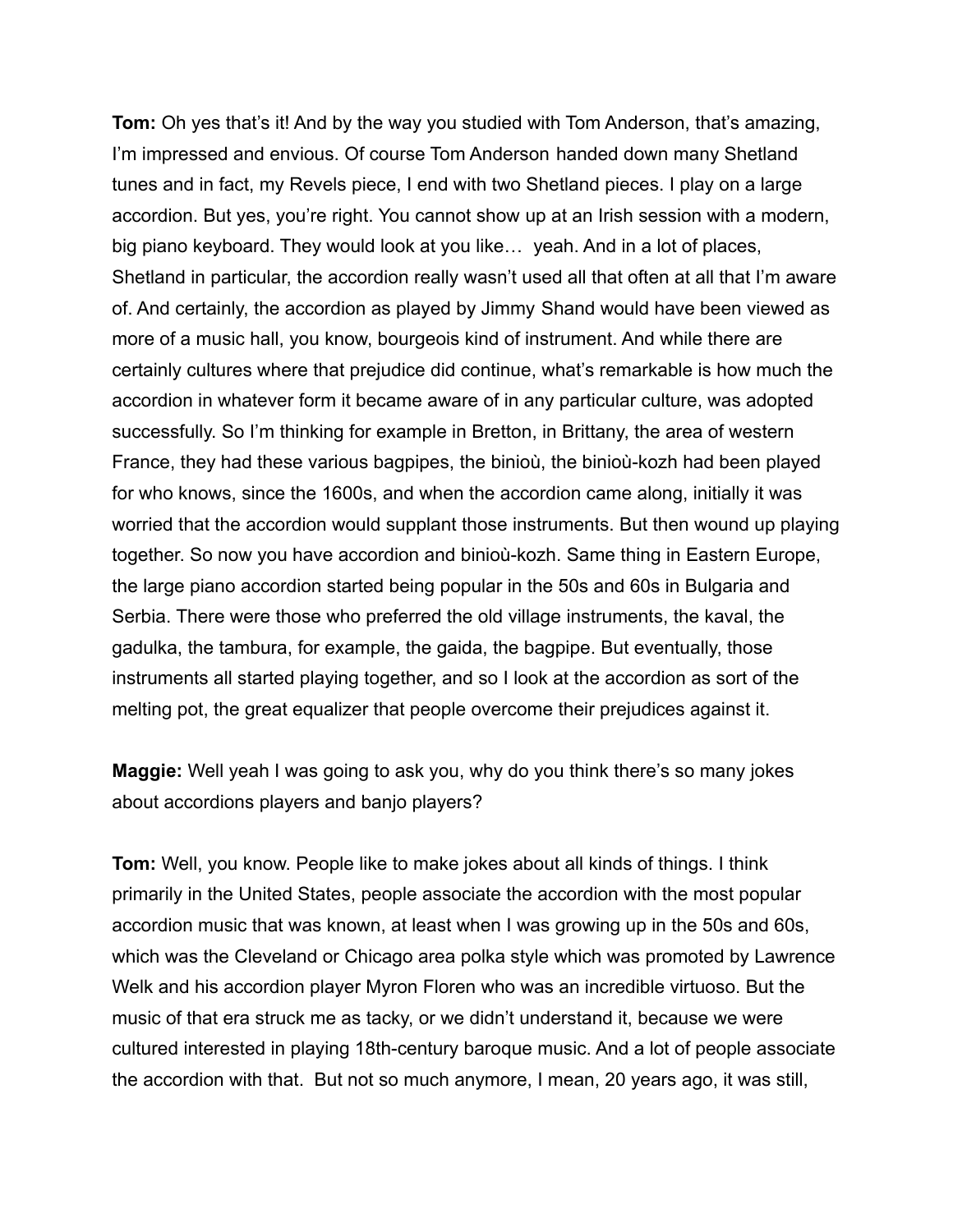maybe people in the states associated the accordion with polka. But now after hearing rock n' roll players use the accordion, Billy Joel, Christine McVie, I think the accordion now is much more accepted than it was 20 years ago.

**Maggie:** Well we're exposed to so much more musical traditions from around the world with these star players from various cultures. Flaco Jiménez…

## **Tom:** Oh yeah!

**Maggie:** ...and just amazing players. But speaking of large accordions, let's talk about your- Guerrini? Is that how you pronounce it?

**Tom:** \*accented\* Guerrini.

**Maggie:** Ok so the Guerrini, you call it the pinnacle of the accordion maker's art. It looks as if this massive piano accordion is not for the faint of heart.

**Tom:** Well, depends on how faint your heart might be.

**Maggie:** I mean just, how much does it weigh?

**Tom:** Well, Maggie, when I put it on, I'm lifted up. It must weigh nothing or next to nothing! So the accordion I play, the large one, the Guerrini. It's a 96 bass, which is actually fewer notes and reeds than the standard model of say Myran and Florens which is a 120 bass. And there were even 140 bass instruments, just gigantic monsters. So a 96 bass is full-sized but fewer keys. So it's much more manageable. It probably weighs 30 pounds. I joked about it weighing nothing, but when you put it on it's just an amazing instrument. Any kind of music I play, it responds. So it's got handmade reeds, a lot of effort went into that accordion, a lot of expense into that accordion. And the reeds are handmade and adjusted which means they respond to the slightest amount of wind, there are all kinds of niceties about it.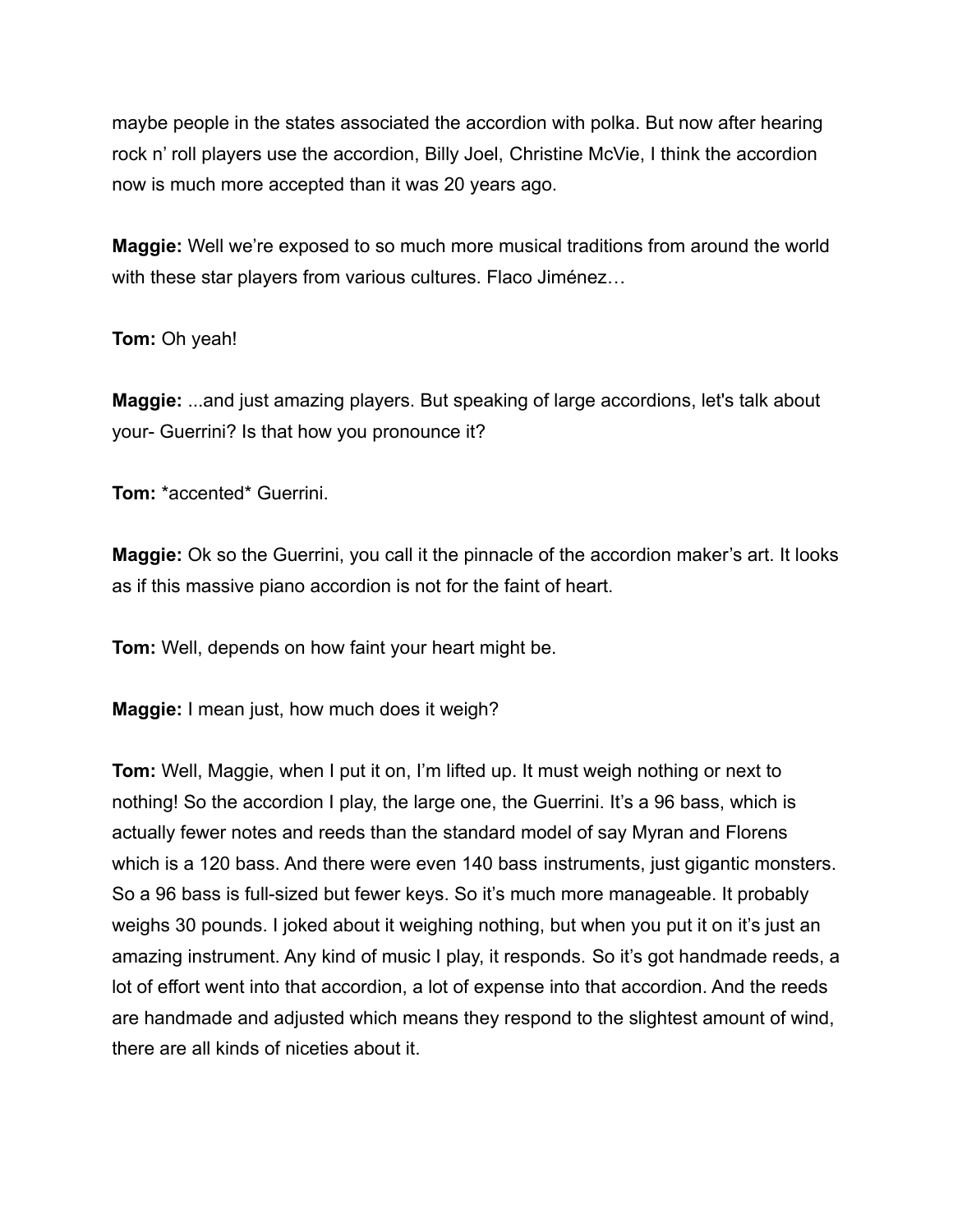**Maggie:** Well you demonstrated the two different tone chambers, they have beautifully different nuanced sounds. And actually talking about the reeds again, once they're pitched and finely tuned, do they stay that way?

**Tom:** Oh! That is a... tricky area. Because, theoretically, yes. So, factory-made accordions... so my accordion was made on order - you have to pay upfront and wait a year to get an instrument custom-built. A lot of instruments off the shelf will be pitched at a443, a445. Because, I asked an accordion dealer, "Why are they pitched like that?" and he said, "Well, it's brighter!"

**Maggie:** But how will you play with other people though? It's like, higher than a440 which is the normal tuning.

**Tom:** But getting back to your point… It's tricky to tune an accordion, once it's tuned, it does stay. But things do happen, the accordion is made out of wood, the reeds are waxed into reed blocks. So, things do change. I take the accordion once a year to The Button Box out in mid-state Massachusetts and I reserve two or three hours of Bob's time and I specify this note is two cents flat or this note is three cents sharp, because otherwise, it's just a giant, a huge effort. But in general, to answer your question accordions are the most stable of instruments. They're more stable than say, a church organ, which is subject to a lot of temperature variations and pitch variations. I would say the biggest challenge, or at least for me, the challenge is the temperament. So usually we expect an accordion like this that's going to play in any keys to be equal-tempered, which means, as in the piano, all Keys, C, C sharp, E flat, F sharp, they're all slightly out-of-tune so you can play at all keys. So this brings up the issue on the left side is how you tune. So for example, Cajun accordions are tuned more just, or even we would say, the mean tone. The thirds on the accordion are pure, which gives it that bright sound. But it's only got, the accordion, the single row accordion I'm playing in the piece is D major so it's got D, E, F sharp, G, A. That's it. It doesn't have to worry about an F sharp being used as the tonic in F sharp minor, so you can tune that F sharp, it's about 15 cents flat to an equal tempered F sharp. It's beautifully in tune and bright and it sounds like a Renaissance organ. But you couldn't have that on a piano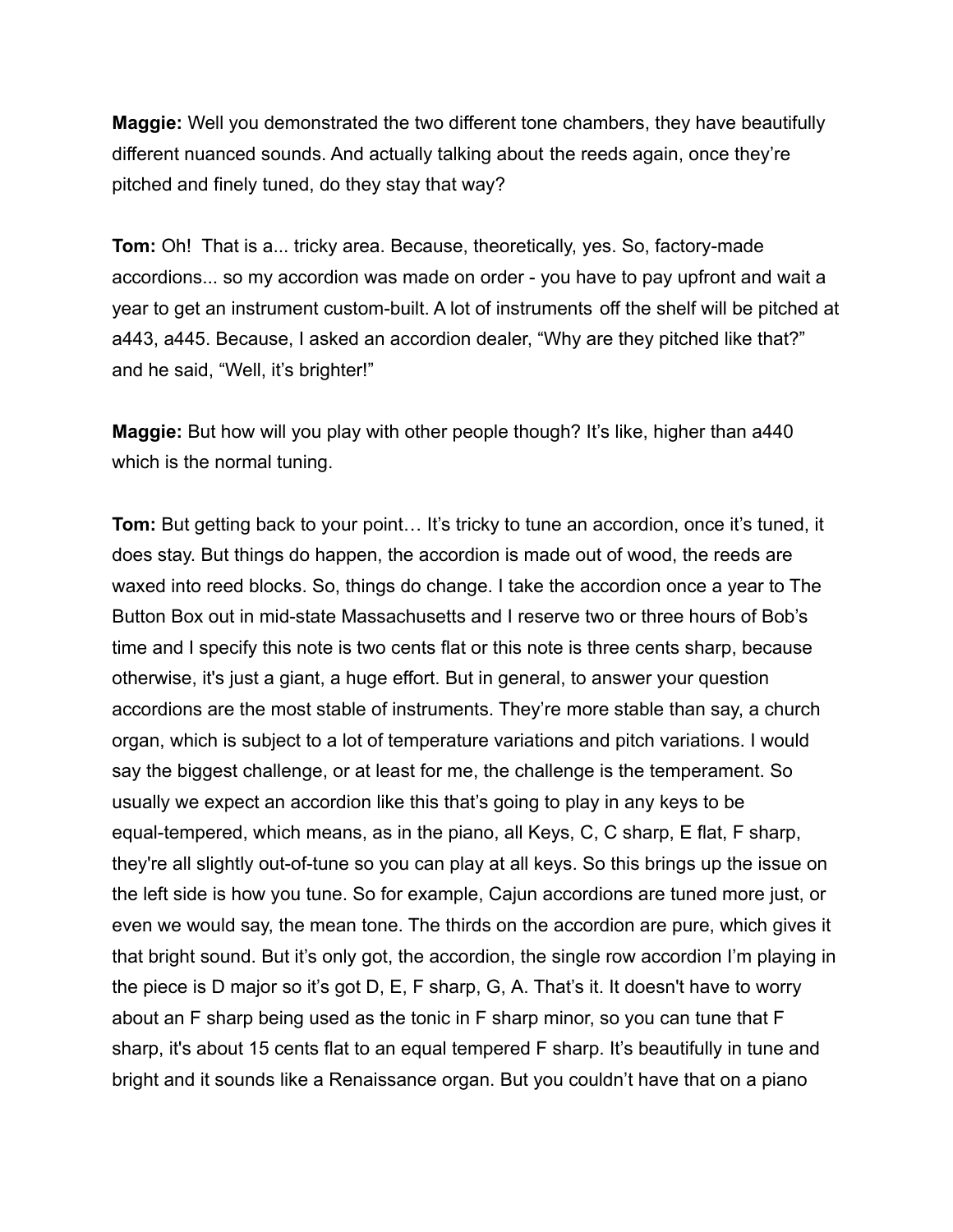keyboard and expect to play it in all different kinds of keys. So one learns to adjust and for me, that's more of an issue, do I want the D and the A to be a pure 5th? Or am I going to accept it being slightly narrow so that I can play, so that D can be the 3rd and the B flat, all these kinds of things.

**Maggie:** Well you're making me think of so many questions! But one of them is reminding me of your discussion of the musette, I hadn't heard of this term before, but the musette tuning. When we hear it, we think it's French, that sound of a French accordion player. And that notion of being slightly - just talk about that a little because I don't think most people would know that.

**Tom:** I didn't want to belabor that issue, but basically what they discovered is when you have more than one reed and they're tuned at the unison, because the accordion reed is a free reed we mentioned earlier, it's just vibrating in air, it has a very pure sound, there not many higher partials, it's more like a sine wave if we looked at it on an oscilloscope. And as a result, when you have two of those beating together, if one reed is slightly not tuned exactly the other one, you'll notice it. Earlier accordion makers discovered, well if we tune that second reed sharper, then we get this nice buzz. You have to remember that until, you know, that until World War I, folk dance bands didn't have amplification. So having an accordion that could pierce through a dancehall was much valued. So to give you an example, the accordion that I'm using on the piece that has the musette tuning, that second reed is 15 cents sharp to the main one. Now 100 cents is a semitone, so it just gives you an idea. It buzzes quite a bit. But accordion makers discovered well, let's put a third reed in there and tune it flat. And this type of three reed musette became very popular in a number of places, especially Scotland. Now, Jimmy Shand's accordion that he made his recordings on, the Shand Marino, he had the second reed tuned 15 cents or 18 cents sharp. The third one is 18 to 20 cents flat. And it makes this incredible buzz.

**Maggie:** Well I heard it more as a warble, like vibrato.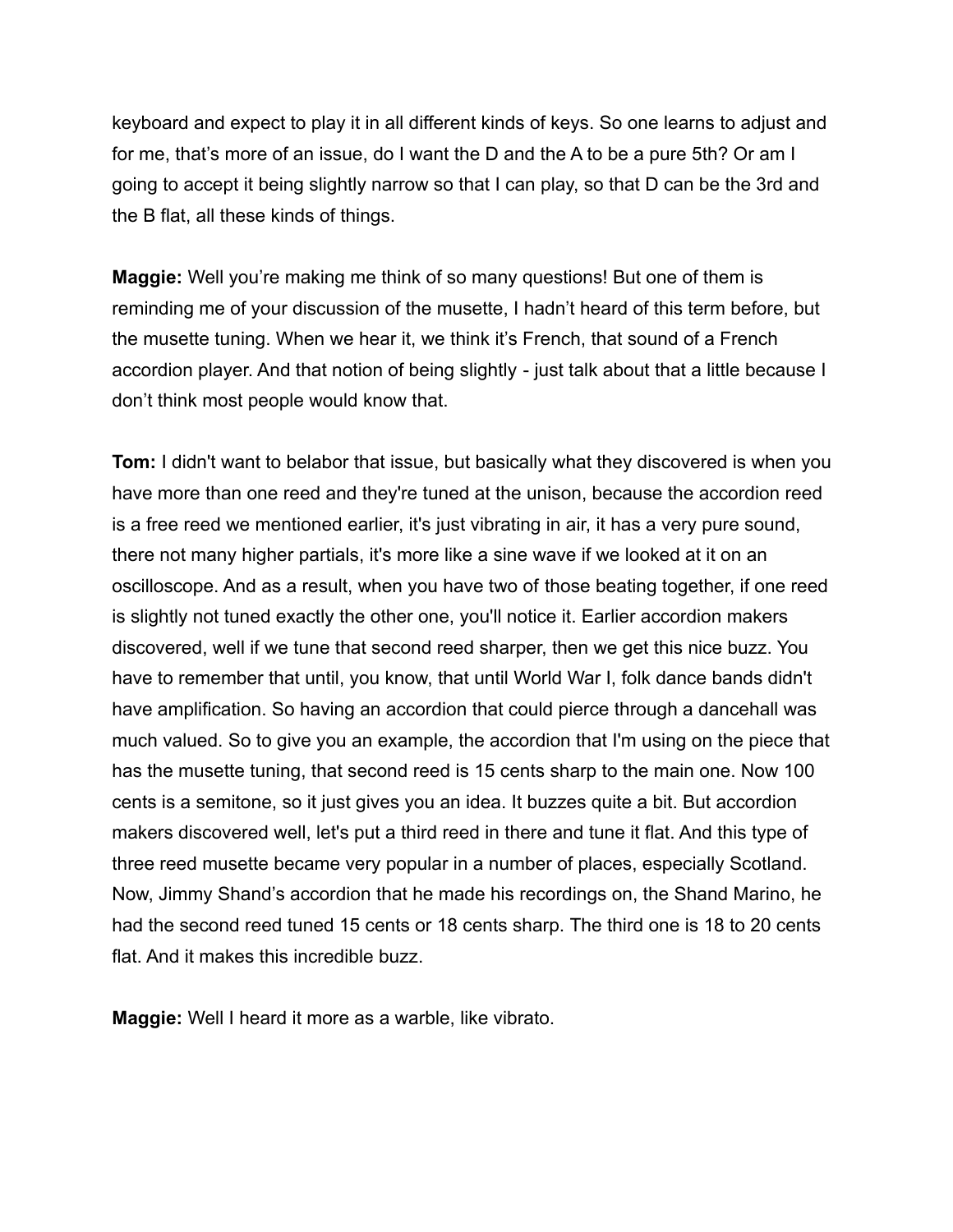**Tom:** Yeah it's kind of a warbly vibrato, it's all of those things. And accordion makers have fanciful names for the amount of... swing is +5, tremolo is +10. They had various fanciful names that don't really mean anything. But you'll notice on my larger accordion, all the reeds are tuned exactly perfect, or at least, they are intended to be, and they usually stay that way. So for an accordion to be used in the widest variety of music, there are those of us who prefer what we call "dry tuning" where the second reed is tuned exactly to the first one. And most large accordions, for example, Art Van Damme was a very well-known jazz accordion player in the 50s and 60s. And instruments that he favored were tuned dry. The bandoneon is tuned dry. We think of Irish accordions as a kind of music, but Sharon Shannon, Mick McAuley, they play +4 or +3, it's a very gentle sound, so I think... you know, in the 50s and 60s there was the era of Jimmy Shand +18, +20. And I don't know how a violin can tune to that. I don't think they can. I think the trend is back towards a more... a dryer sound. There are those who you will hear, it's very distinctive, that musette tuning. Especially in France the valse musette style, and you will hear it, less and less I think than you did 20 years ago.

**Maggie:** So, The Button Box is a wonderful place and a great resource for us in the region, and if we have the Lowell Folk Festival this summer, or certainly next summer, they're one of the... we're doing musical instrument makers, and two people from that shop will be demonstrating. So it's great to hear that you go there. It's like bringing your car to a repair shop once a year, for maintenance. I wanted to get into the dance, playing for dancers world a little tiny bit. It seems like Pinewoods dance camp is one of the earliest dance camps, music camps, in the country before they became so popular. And I was wondering when you got involved with them and your involvement with them and the band and stuff.

**Tom:** So I started playing accordion in like 1990-91. I was not even 40 yet and just started... I had stopped playing organ and stopped playing classical music. My wife had been a piano teacher she stopped doing that. Both of us spent about 4 or 5 years not playing, not practicing all day long, and we had all this free time, and we started going to folk dancing for recreation. And as I mentioned, I became acquainted with the Revels through working on the Christmas Revels songbook, started going to the Revels, started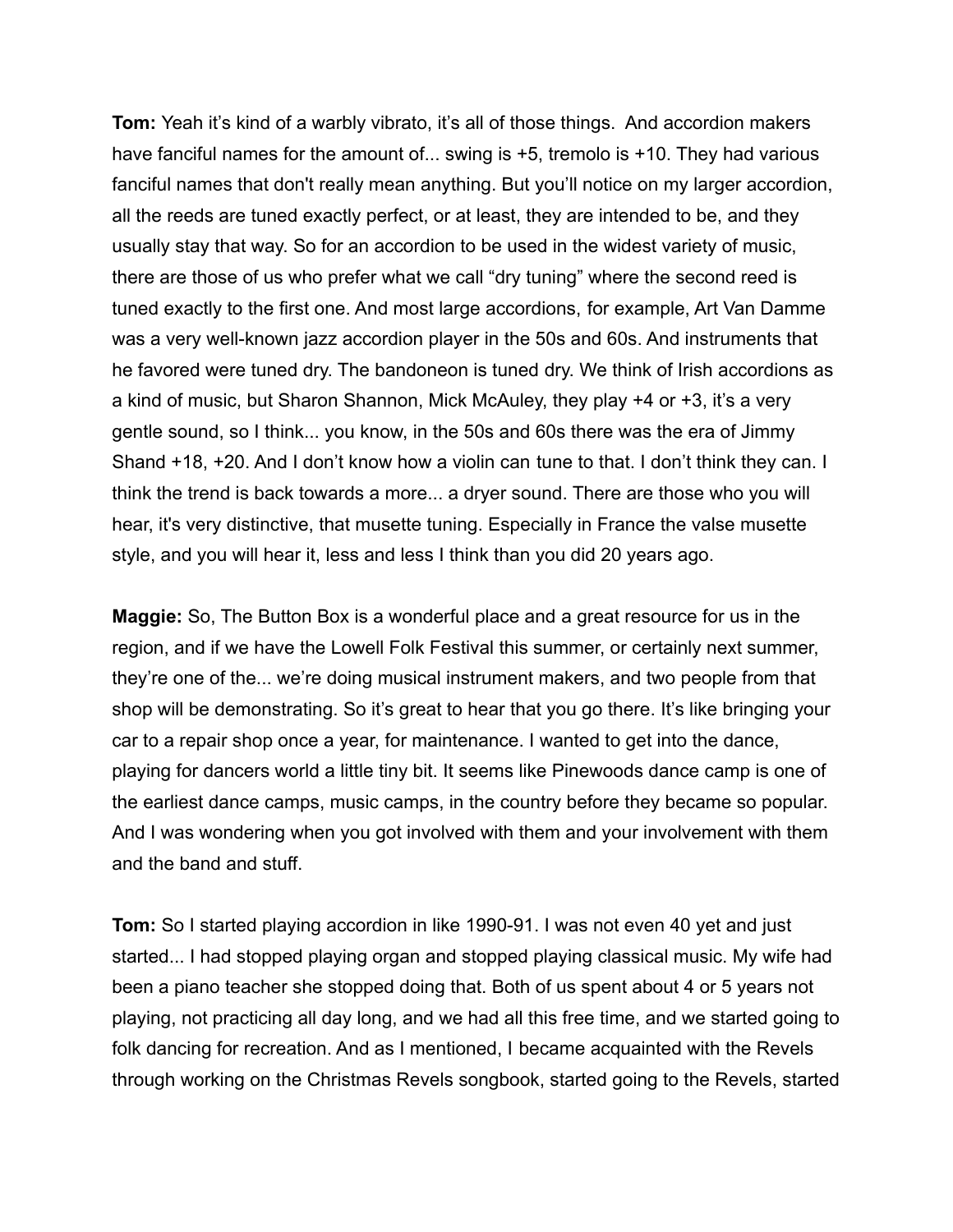seeing a lot of the people that I saw folk dances at Revels. At first, I was like, "Where did these people know each other from? Do they all go to the same church? " Well soon enough, I realized that there's a large following for traditional music in various forms and I think after someone suggested I should try the accordion, and I had never played an accordion, and they loaned me one and I put it on, I never actually had played one, and played a few notes, and I had this incredible epiphany, like woah... this is my instrument. So I started playing for the local folk dance and Mary Ann Taylor, who was running the folk arts center at that time, was programming the Pinewoods sessions for the folk arts center. And they had some live music, but she suggested that I come down and play live music. And before it had been maybe an hour each night and I said, "Well, an hour? Huh, we're gonna play the whole night, the whole seven nights." And people said, "No you can't do that… you can't possibly have enough of a repertoire." So I spent the year borrowing records from Connie Taylor's record collection. On Thursdays, I'd take it home and I'd transcribe it, I'd make a simple notation of it, I was using a very primitive notation system. But after about six months I had a hundred and fifty tunes, simple tunes that, I mean- I mean they were tunes, I didn't try to make an elaborate transcription, I tried to make a simple chart. And I had enough of them and I made copies of them, and I showed up with like eight copies and I said "Okay everybody here you go!" And then we started doing that, and soon enough, you know, by playing the same stuff you get it in your ears. The goal for playing for dances is to play for the dance and watch the dancers, not look at your sheet music. I mean sheet music is a great thing to get you to square one but playing for dances really is about engaging with the floor because it's really a two-part thing that you're playing and they're dancing and there's a synergy that's rewarding for both, and it can't happen if you're peering at your music stand. As we know from participating in Revels, you can't walk on stage and sing your song, to the people or at them, by looking at sheet music. And the joy of making music is having it flow out of you and not worrying about a score. So what that required was having colleagues who understood this. They would look at the sheet music, "Oh yeah we're going to do that," but then they would mostly look at the dancers or each other because sometimes we would play it differently from what's on the page. We might play it longer or we might play it shorter, some songs I would say I would go around and say, "Ok, up a half step guys!" And so sometimes that worked. Haha!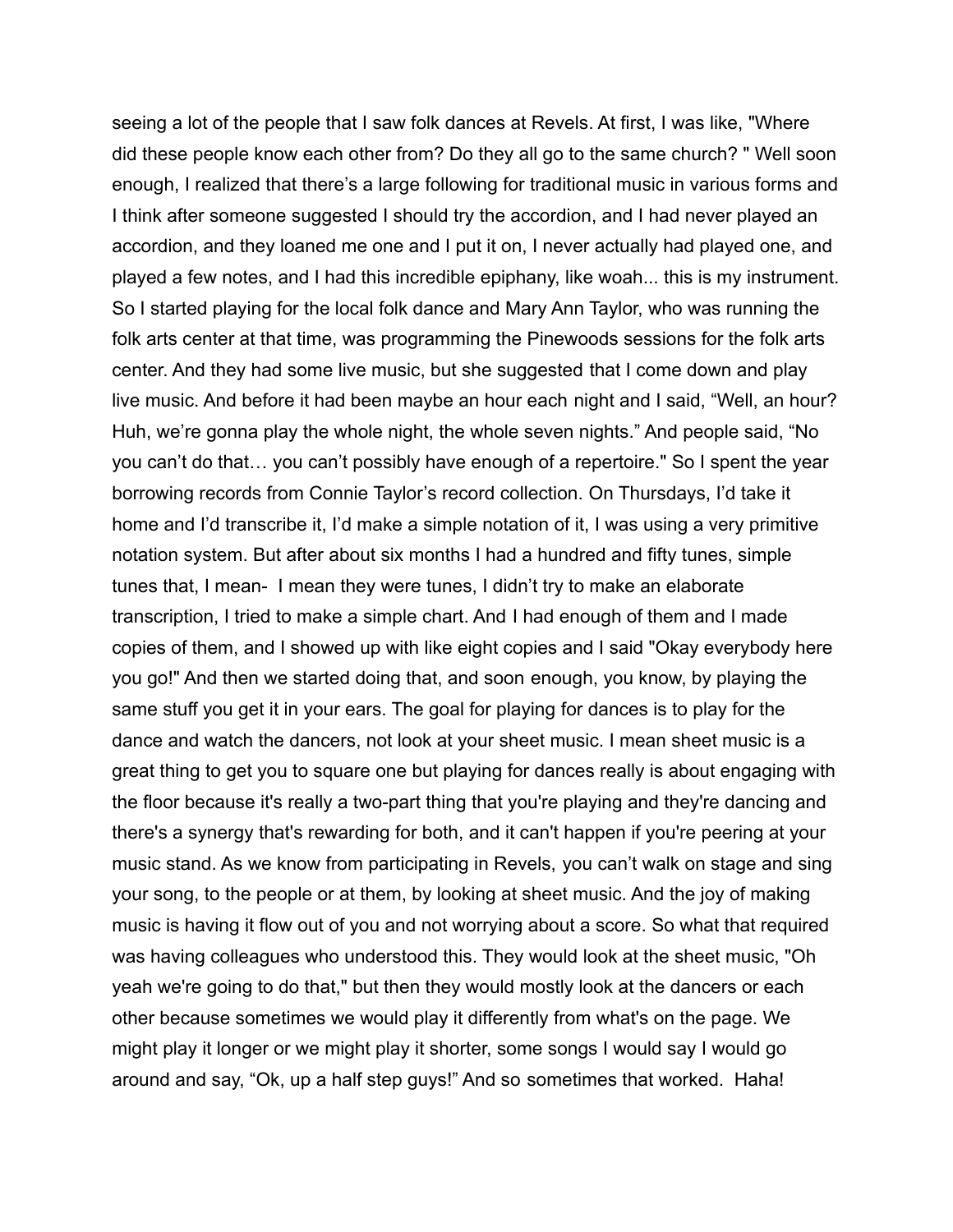**Maggie:** Haha! Yeah but you're pointing at a really good point I was going to ask you… what makes a really good dance musician? And you're saying you're looking at the floor, the feet, but get a little deeper into that. Like Steve Riley playing his music on his accordion, or you at Pinewoods… When it's really working, what do you think's going on besides just looking at the dancers?

**Tom:** So, well part of it is to have a driving energy. Technically you're kind of playing on the edge of the beat or slightly in front of the beat. I mean Louis Armstrong, the great legendary Jazz Trumpeter, people asked him "What does it mean, or how do you know you're when you're swinging?" or "What does swing mean?" and he said "When you're playing and you're really cooking and you feel like you're rushing and your speeding up but you're not, that's when you're swinging." So I kind of feel like good dance music propels the dancers. I know now from digital recording, we have either the advantage or embarrassing opportunities when we record our tracks to look at them as we're editing them and we can see exactly where that ictus happens, and you have your bass and your guitar and your drummer, and then you look at the instruments that sound like they're driving there. If anything, they're slightly ahead, they're anticipating, but they're not rushing. So I like to think back of Louis Armstrong's, you know, when you feel like you're pushing, but you're not, and so I would say it's a driving rhythm. So you mentioned Steve Riley, of course, he was, he is a master at that, and that's what really propels the dance. I would say we watch the dancers, we don't watch their feet, we kind of watched them as an entity, and I think playing on the edge of the beat, that's one thing. I don't know if you have to play with... you have to be lively, you have to be kind of visceral, you can't be hesitant…

**Maggie:** What about, is it important to know how to do... talking about international dance, like trying to play Norwegian music for Norwegian folk dancing, is it important to know how to do that dance?

**Tom:** Well, it is. And you mentioned Norwegian, so the Scandinavian community can be very picky. But what it is is that, and this is true of all music, in particular, dance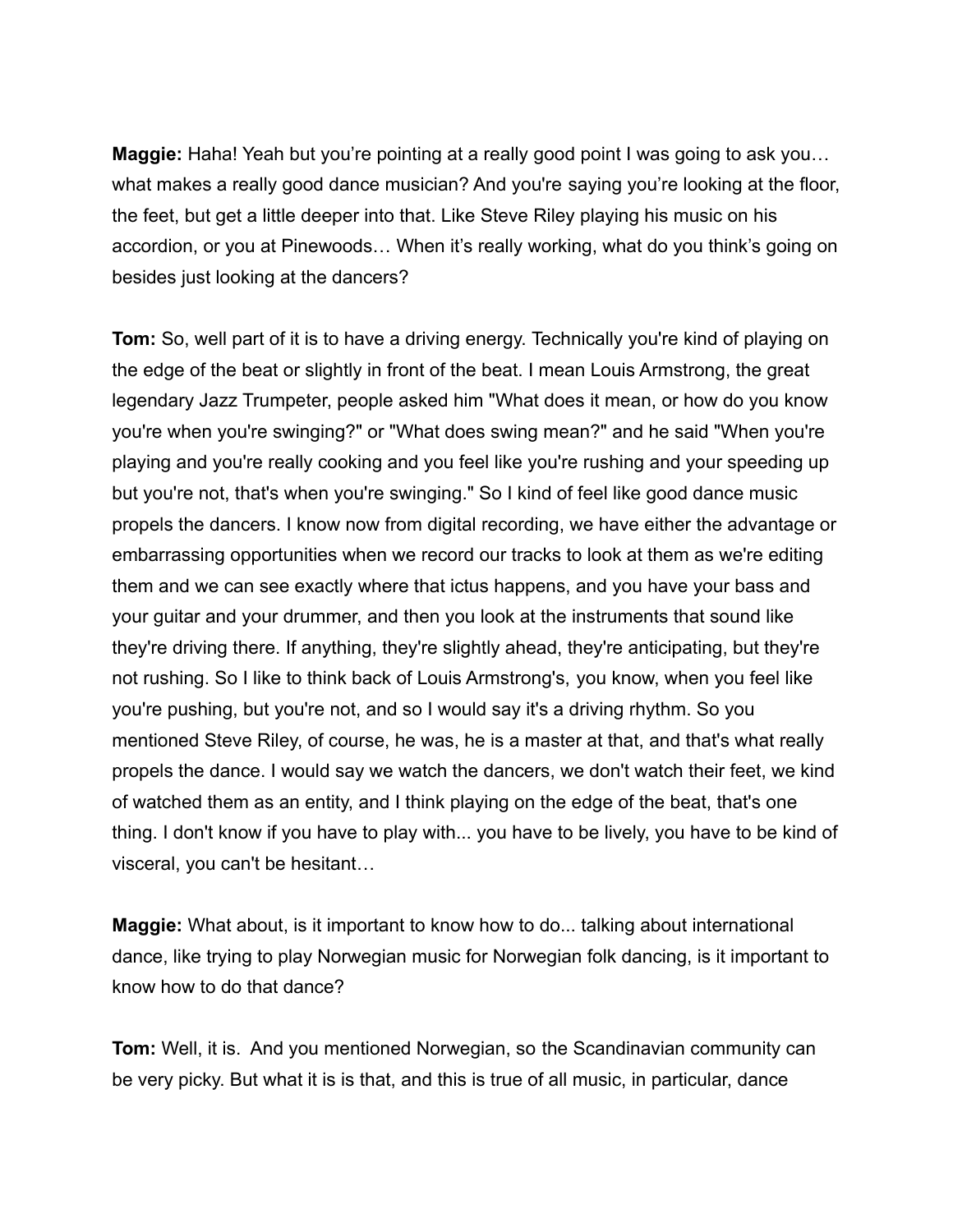music, the beat isn't just 1-2-3, 1-2-3. So Scandinavian, if you're playing a hambo or a (Norwegian Waltz) for example, it's usually 1-2-3, 1-2-3, 1-2-3. Or in some cases, you have this \*sings joyfully\*. So these subtleties, we call them agogic accents in classical, you know you stretch the beat here and you make up for it here. So your overall rhythm is exact but you're playing beat 2 slightly early. And maybe you're playing beat 3 slightly late, those kinds of things.

**Maggie:** Like in a springer?

**Tom:** Like a springer, that's right. And there are tunes... Well I was going to mention, Alex Cordre is an American who has been living in Norway for decades, she comes here and teaches. One year she brought dances from this particular region, and I'm trying to remember the name, Finnskog? But they are all 3/8 tunes or3/4 tunes but they were played as 7. \*sings joyfully again\* 1-2-3-1-2, 1-2-3-1-2. And that's how it sounded to me. I transcribed all her tunes in 7. But when she arrived, I said, "Oh these tunes are interesting, they're like hambos but in 7." She says, "They are NOT in 7!" And then she showed me some notations, the time signature?  $3\frac{1}{2}$  / 8. Which didn't make any sense. But the idea was it's in 3, but that first beat is longer. It's held a little longer

**Maggie:** My point was because I've tried to learn a little bit of the Norwegian Hardanger fiddling, which is incredibly demanding. So at some of the dance camps, music camps, if you learn the dance step then your body feels that thing that you're describing. You're not counting it in your head, but you feel it. I would think that's very important to be a good dance musician.

**Tom:** Yes I got off your original point, which is that that's right. After having danced for five years, for example, Balkan dancing, they had lots of what we call "compound rhythms." Mixtures of twos and threes. There were a number of these dances that I saw people dancing, line dances. And I'd say, "This rhythm is just bizarre! I cannot figure it out." I would sort of start dancing but really couldn't figure it out. But eventually, I could do the dance. I still didn't know what rhythm it was. When I finally tried to play it on the accordion, at first I would imitate what I heard... when I tried to write it down I was like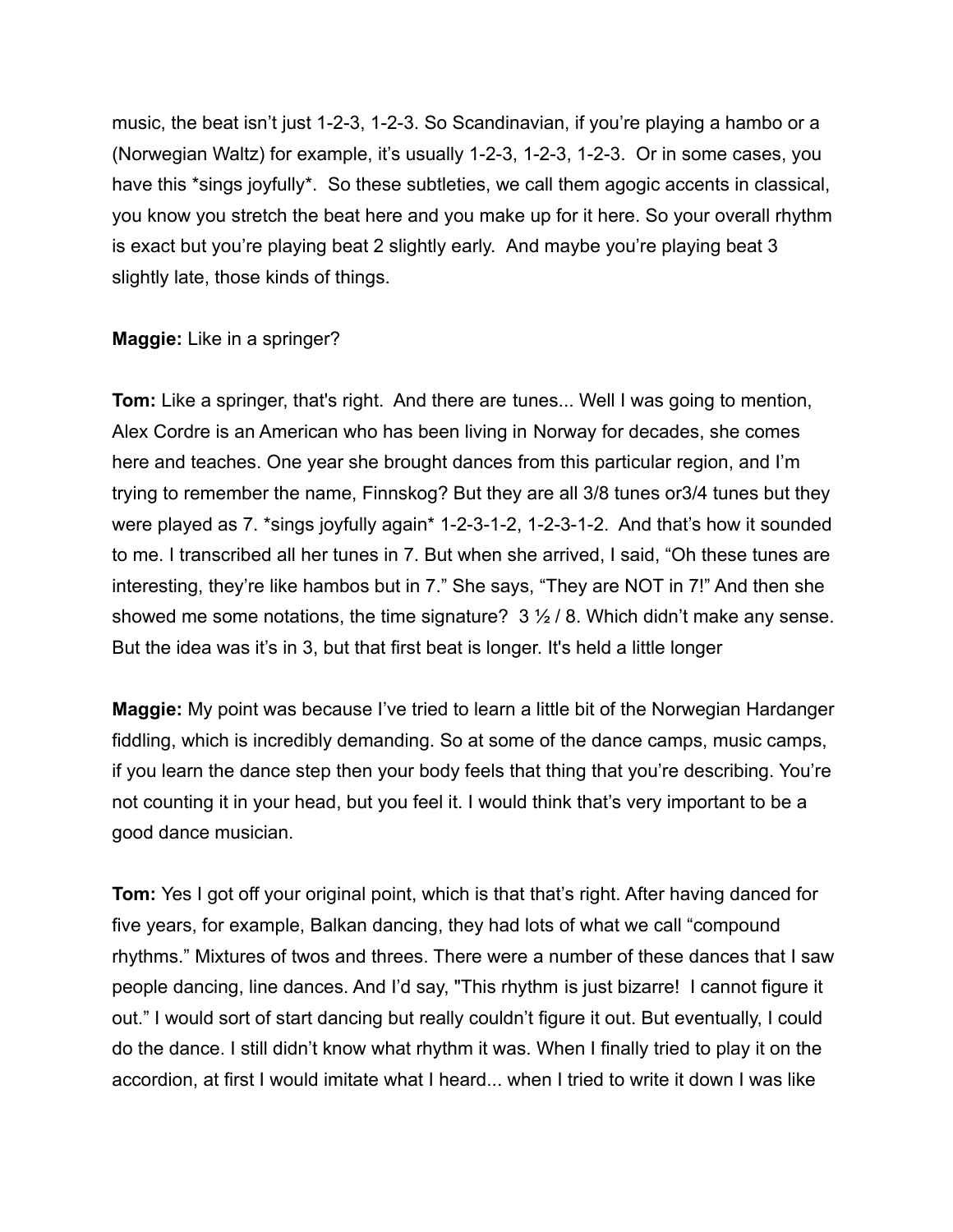"But how?"... but eventually you get the idea that what's important is the feel, not the beat. So we had Balkan tunes that are, 1-2-3-1-2, 1-2-3-1-2, 1-2-3-1-2, etc. But you don't count it! Counting it would be ridiculous… you feel! \*yet again sings joyfully\* So yes, I agree, having done the dance, and having been involved with the dance community, is probably essential for becoming a good dance musician.

**Maggie:** Yeah, thanks. Well, you already talked about the maintenance and care, I was going to ask you about that, of the instruments. And you have a lot of them, do any of your vast collection of wonderful accordions require more care than others? Is it that you just keep an eye on all of them?

**Tom:** By far the one I play the most is the large Guerrini, the 96 bass keyboard accordion. And as I mentioned, I take it once a year to the Button Box and have them adjust specific reeds. Because Button Box is really devoted to their own line of concertinas that were started by their founder. They don't really... they do deal with piano accordions, but it's not really their specialty. Unfortunately, there are not many accordion technicians around. There are fewer and fewer of them because most people are happy to play the accordion that they got out of their grandmother's attic. So I've been dealing with the Button Box for a long, long time and so they will service my instrument, but only if I specify what I want to be done to the specific notes, and then they'll go in there. But it's daunting to take an accordion apart. The biggest challenge is tuning the reeds on the reed block. You take the reed block out and if it's a tone sharper you have to take all the other reed blocks out in order to get to the one inside and then you take it out and you put it on the bench to tune it. And you use a device and it seems okay, and then you put it back, and then it's different because the air pressure changes and... you know? I would not want to be an accordion tuner! Haha!

**Maggie:** Haha! Something to remember!

**Tom:** I am amazed at the patience of Bob Snope at Button Box, he's a master of patience.